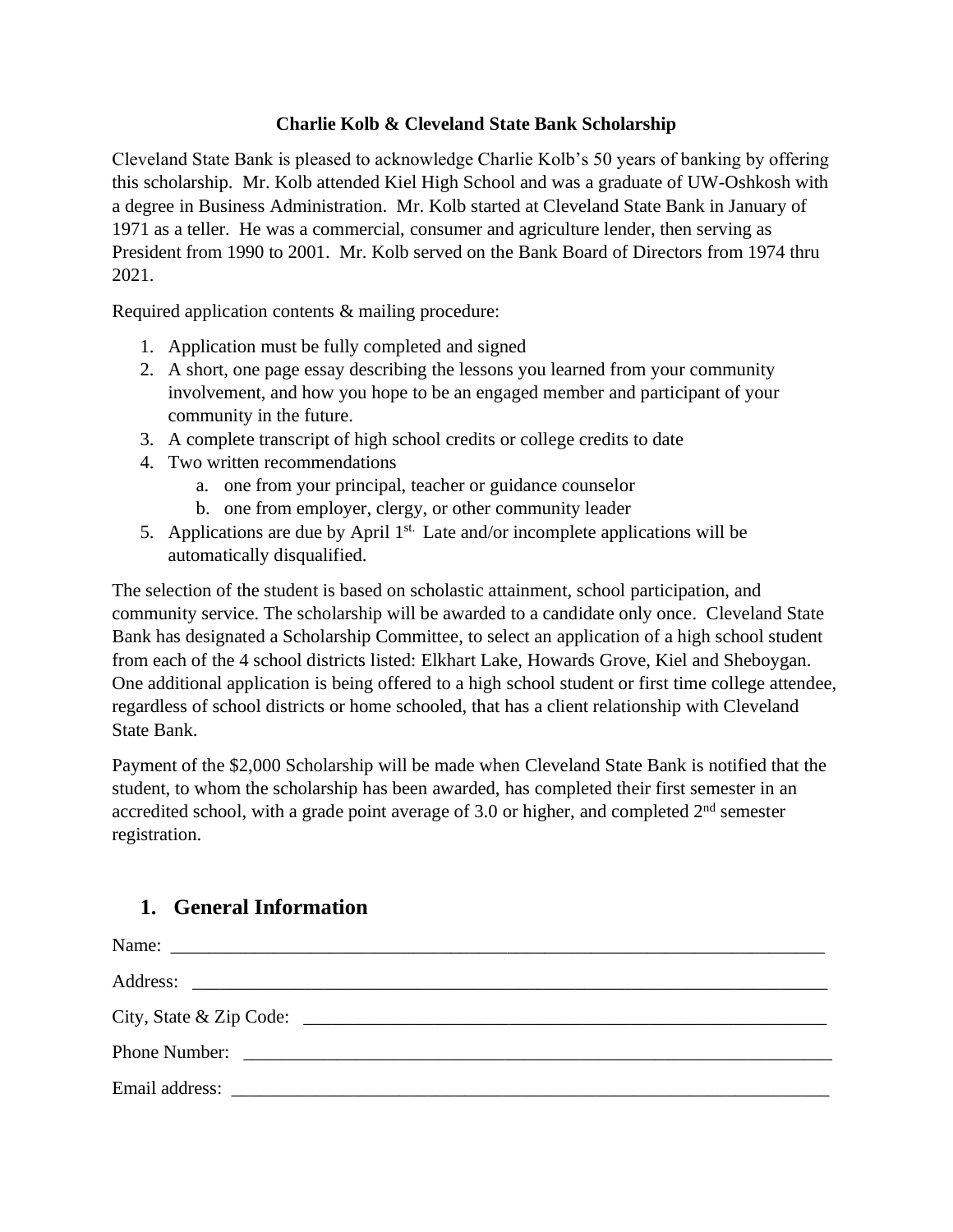| <b>Parent or Guardian</b> |  |  |
|---------------------------|--|--|
|                           |  |  |
|                           |  |  |
| City, State & Zip Code:   |  |  |
|                           |  |  |
| Email address:            |  |  |

## 2. General Student Information:

Name of College or University you are planning to attend:

<u> 1980 - Johann Harry Harry Harry Harry Harry Harry Harry Harry Harry Harry Harry Harry Harry Harry Harry Harry</u>

If yes, please provide proof of acceptance

What course of study/career do you plan to pursue?

If yes, where?  $\frac{1}{2}$   $\frac{1}{2}$   $\frac{1}{2}$   $\frac{1}{2}$   $\frac{1}{2}$   $\frac{1}{2}$   $\frac{1}{2}$   $\frac{1}{2}$   $\frac{1}{2}$   $\frac{1}{2}$   $\frac{1}{2}$   $\frac{1}{2}$   $\frac{1}{2}$   $\frac{1}{2}$   $\frac{1}{2}$   $\frac{1}{2}$   $\frac{1}{2}$   $\frac{1}{2}$   $\frac{1}{2}$   $\frac{1}{2}$   $\frac{1}{$ 

# 3. School and community

List any activities and club membership in your community, at school, at church, etc., including any offices held, any awards or special honors you received and all work experiences.

(attach additional page, if needed)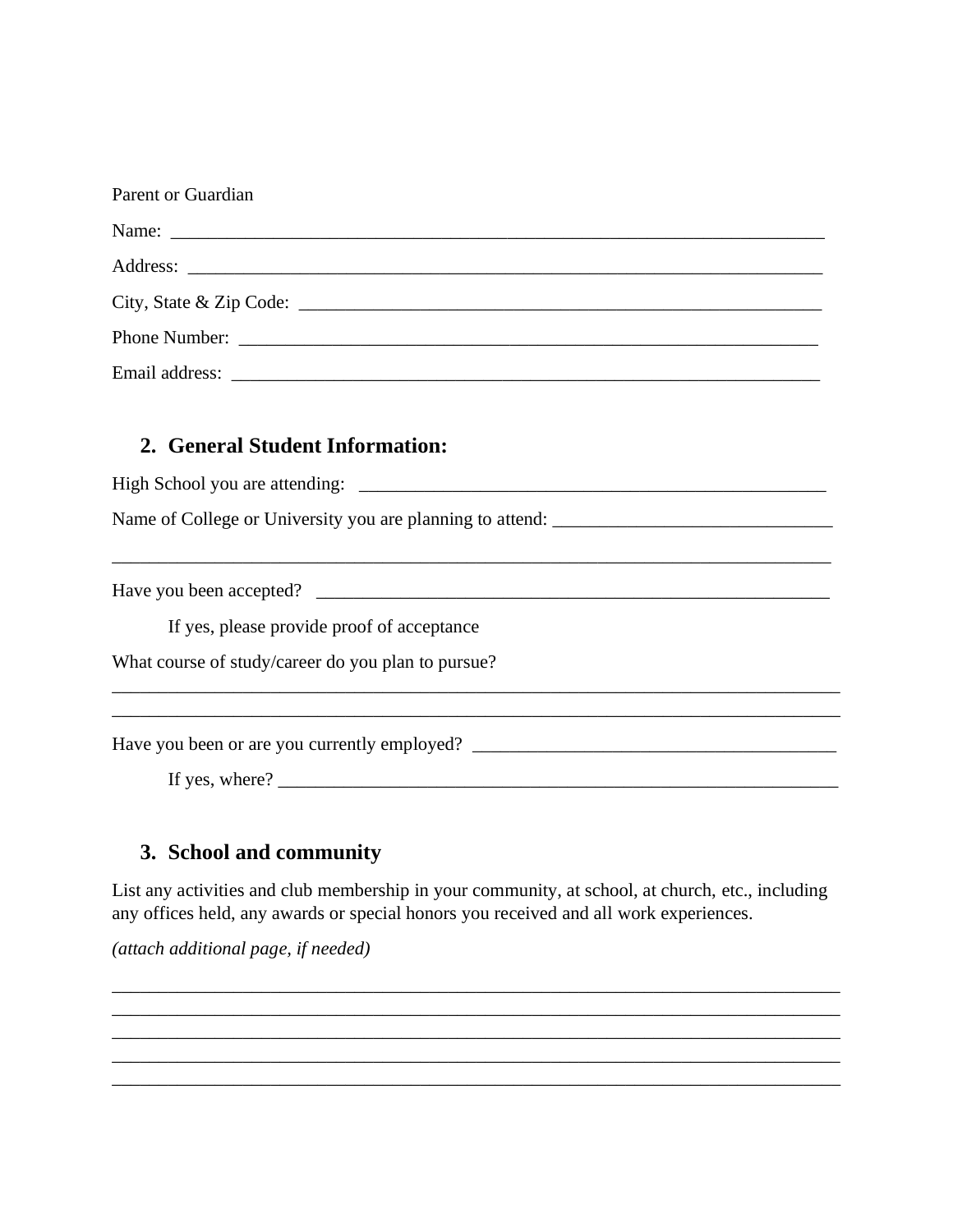# 4. Other Information

In paragraph form, please answer the following questions:

(attach an additional page, if needed)

How will you benefit from this scholarship?

What is your future goal and what is your plan to accomplish it?

Please provide any additional information you feel would be helpful in evaluating your application.